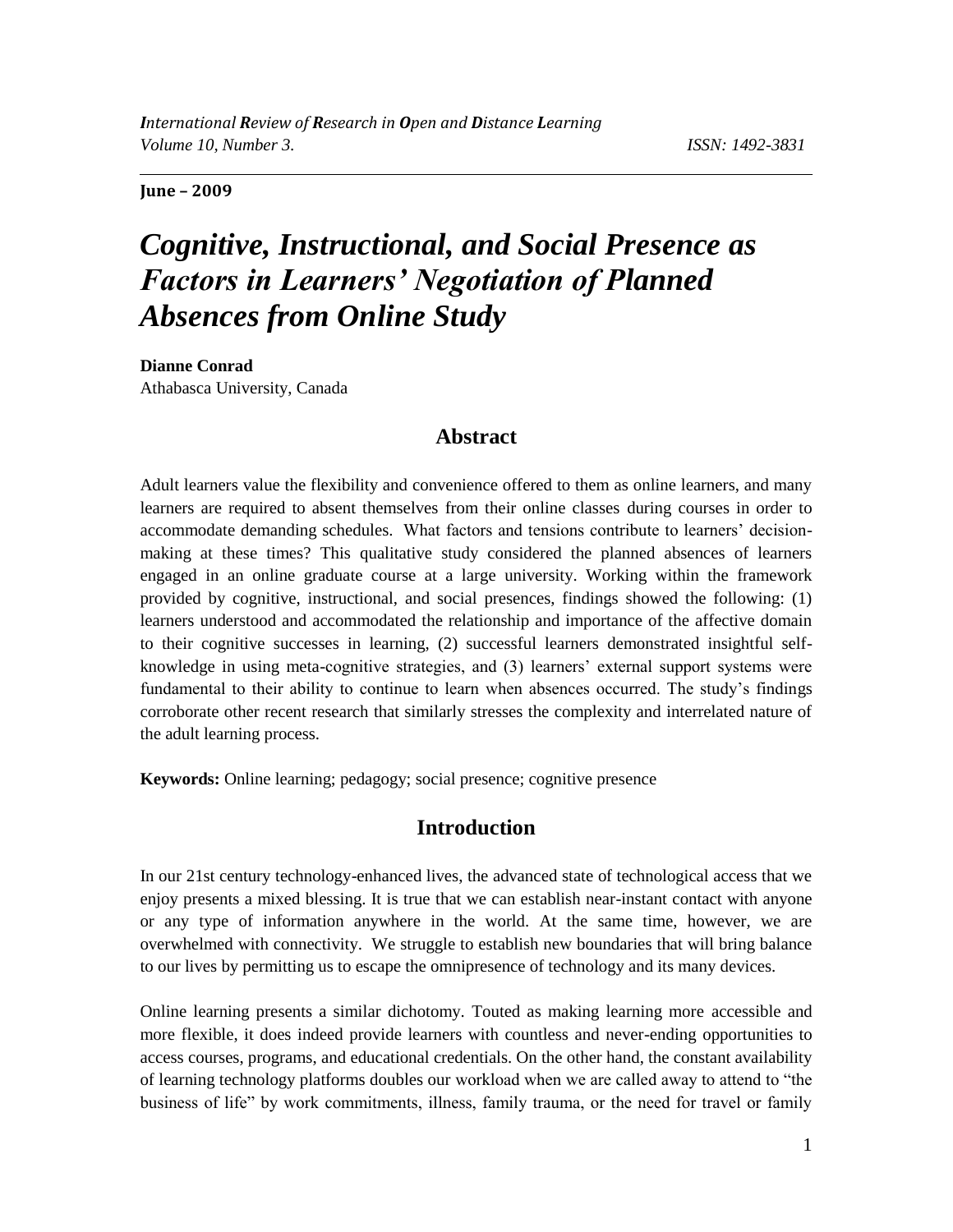vacations. How do adult learners negotiate with themselves their "time-out" from online learning? How does their time-out affect their perceptions of their learning and the learning domains characterized by social, cognitive, and teaching presence? This paper reports the findings of a participatory action research project in which a small group of adult learners who were engaged in master's level study in a distance education program at a large American university worked together with the researcher to consider the issues underlying the reality of absenting themselves from their learning community and disrupting the regularity of process that they had developed to maintain their learning progress.

#### **The Study**

The qualitative research study that is reported here evolved with a participatory action intention in that the research question arose in conversation among participants, who were the learners, and a curiosity-driven researcher, who was the instructor. To observe the integrity of the learner-teacher relationship, the researcher did not initiate the research project until after the class had ended. Given this timeframe, there was no possibility to enact the findings of the research or to implement any kind of change based on our collective discoveries or wisdom (Wadsworth, 1997). Motivated by the spirit of participatory research, however, the research questions were derived from a collective, shared experience, and a number of data-gathering occasions reflected an iterative and interactive design.

### *Genesis of the Study*

During the 16-week duration of a master"s course offered by distance at an American university, many of the adult learners, who were engaged in rigorous online interactions with course material, the instructor, and their classmates (Moore, 1989), had to leave the course for periods of up to two weeks" duration. These absences arose from typical adult-learner circumstances: parental illness/death, family vacation, work assignments, work-travel assignments. When extensive class dialogue resulted from learners" announcing their impending absences, the instructor took note of the ensuing dynamic and became intrigued as to its impact on the group"s learning, specifically in the areas of affective domain, social presence, and community.

#### *Participants*

In a class of 18 learners, fully 50% of the group took a leave of some sort  $(N = 9)$ . Several learners indicated the need to absent themselves more than once and for different reasons. The reasons presented for extended absences included work demands (4), family pressures/demands, including child and health issues (3), work-related travel (5), and family vacations (3). The six learners who eventually responded to the post-course invitation to participate in a research project on "travel learning" were male and female middle-class adult learners, who were employed fulltime. Geographically, they were located in three countries on two continents. Beyond these facts, no attempt was made to gather more specific socio-economic data. All participants were English speakers.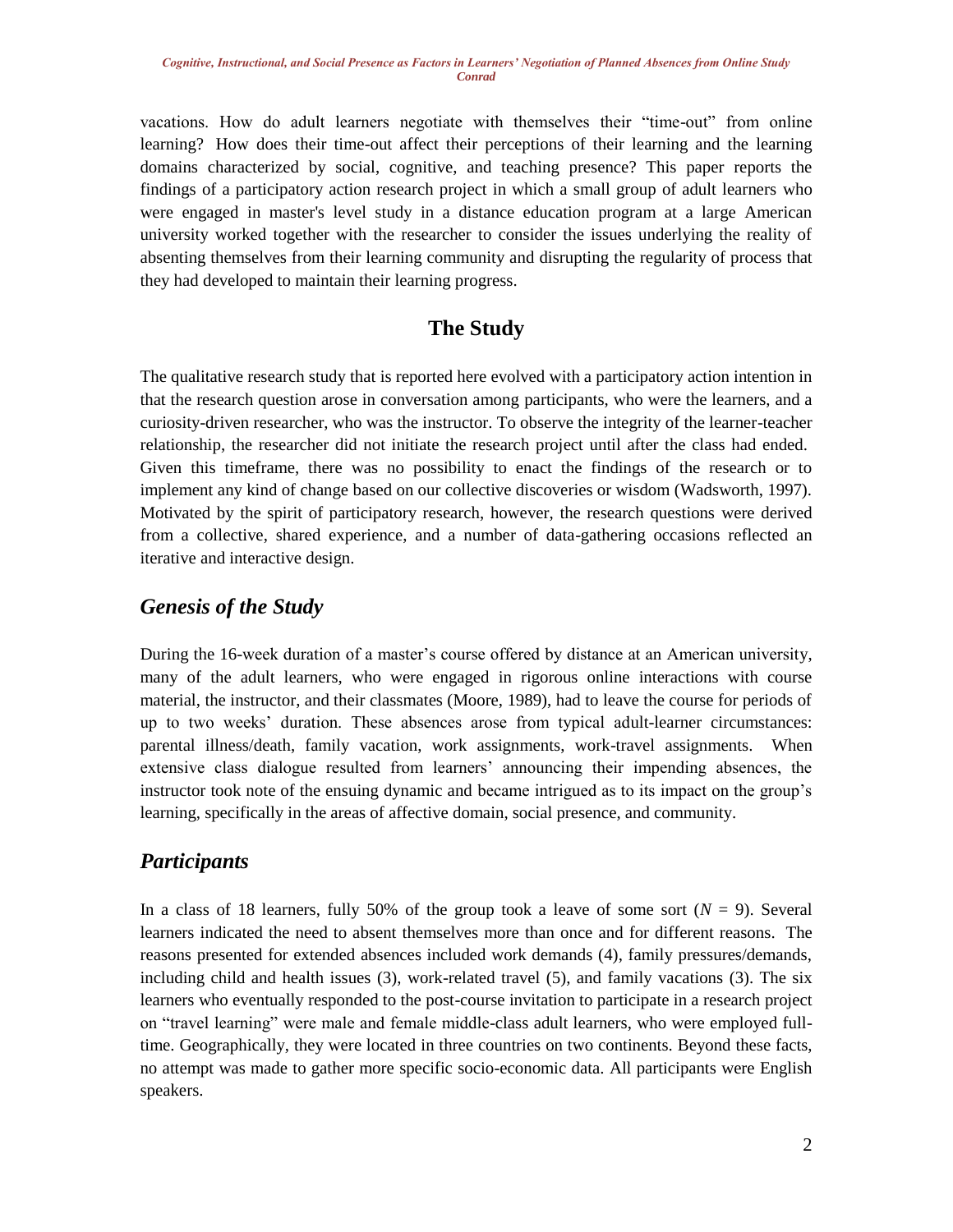# *Research Questions*

The overarching research question driving this study was the following: "How do learners experience extended absence from their learning communities?" Because of the evolutionary and participatory nature of the research design, the initial issues that would work themselves into subquestions were identified by the study"s participants and formed the framework for four rounds of data collection, described below.

# *Methodology*

Unlike other research projects in which the writer has been involved, this study generated a gentle and iterative knowledge-building type of data gathering. Each round of questioning and exchange expanded on and delved further into the issues. The door was always open for participants and researchers to exchange thoughts, clarify questions, and probe the data. Various combinations of the six participants interacted with the researcher and each other at all times in conversational exchanges. Each round of data gathering is described below.

# *Round one.*

Data collection began with the distribution by email of this question: "What issues are raised for you when you contemplate an extended absence from an online course?" Participants reflected on this question and responded with various degrees of commentary on their lists of issues. Participants also opened up a Google site for discussion that arose from their responses.

# *Round two.*

Working from participants" initial responses, the researcher extrapolated nine common issues and approached the participants a second time with this request: "Please reflect on these issues. Do they make sense to you? Do you think this captures the "deal about having an absence from your regular learning routine""? Then two more requests were made of participants: 1) "Moving to a next level, think in terms of learning domains (cognitive, affective [social], psycho-motor). Does any one of these domains stand out as the one that is most affected by the actions needed to enable an absence?" and 2) "If you were an online instructor (and some of you are...) and a student came to you to tell you about a proposed fairly lengthy absence from class (how long would that be?), what question(s) would you put to the student to ensure that he/she had everything under control?" Responses from seven participants to these enquiries were returned by email and posted to the Google site.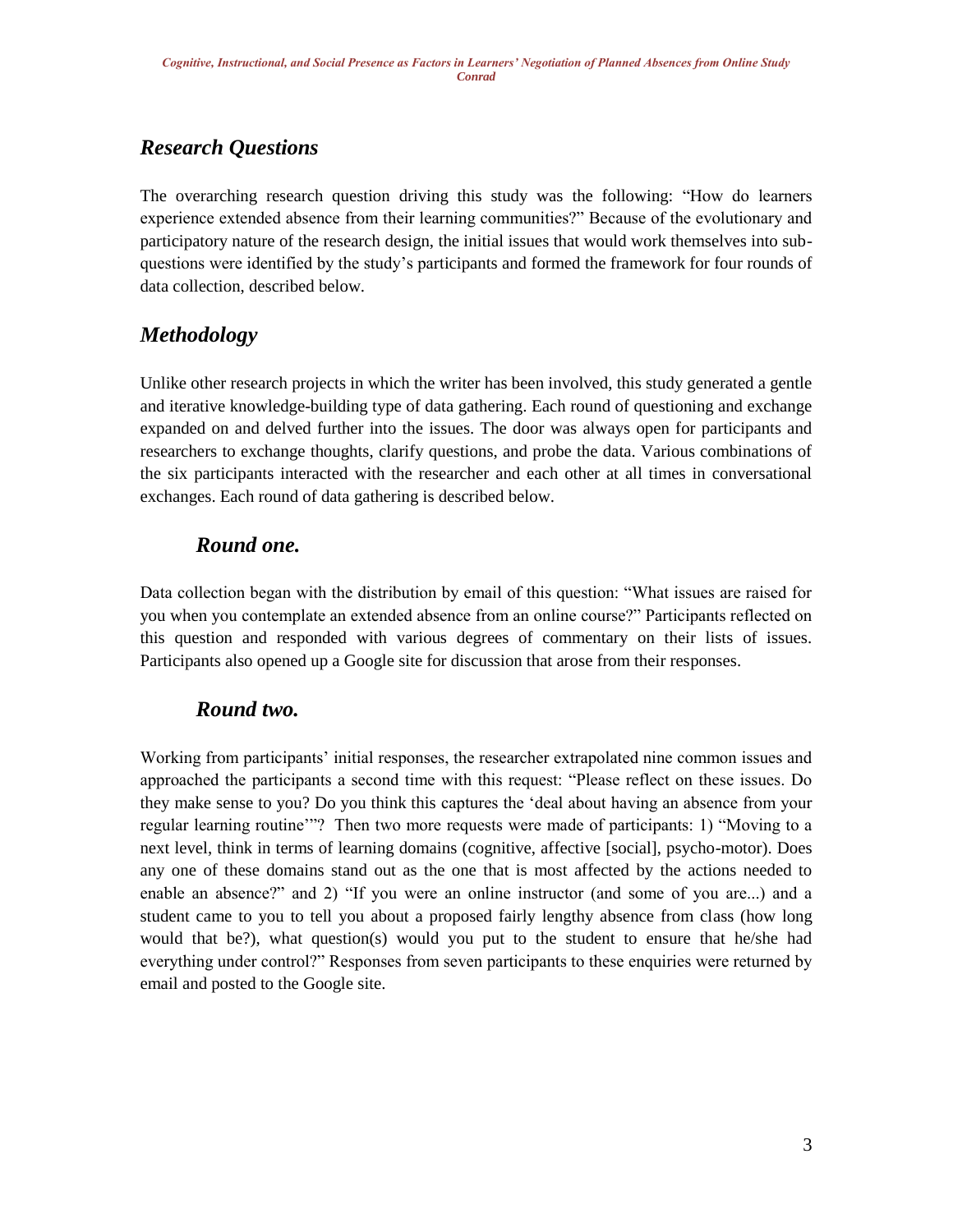# *Round three.*

From the data received, the researcher refined several seed questions to initiate a real-time online focus group among those participants who could attend. The usual type of circumstances that hinder synchronous conferencing prevented many of the participants from attending the session, which was held by mutual agreement on a Saturday; one participant was travelling and two had family commitments. As a result, only two participants and the researcher chatted online for an hour. The transcript was recorded and sent to the participants for their validation and responses. Concomitantly, the researcher constructed a learning style inventory instrument for distribution by email to all participants and explained that she would use it as a categorizing tool for the study"s data. The inventory that was used combined Kolb"s (1984) categories of learning styles (AR, AS, CS, and CR, where A=abstract, C=concrete, R=random, and S=sequential) with Grasha"s (1996) similar inventory of styles. Its purpose was to allow participants to self-identify their learning styles in order to provide a categorizing mechanism for analyzing their behaviours when dealing with absence. Four participants completed and returned the inventory.

# *Round four.*

During the next month, the researcher continued to analyze, categorize, and thematize the data. During this time, she engaged in several one-on-one question-and-answer exchanges with participants as she sought to clarify data. Some discussion evolved within the Google site in response to postings, but the group"s energy level was dissipating. A final question went out to participants three months after the initial data gathering. Five participants responded to these questions:

- 1. Looking back, what aspect of your being away from your online class do you recall causing you the most grief/anxiety? (or substitute another noun here, depending...)
- 2. As a learner, did you learn anything about yourself and your ability to be a good learner from that episode?
- 3. Would you feel comfortable taking a lengthy absence again from online study? (Or, have you, since then?)

# *Limitations of the Study*

There was an obvious limitation to this study that superseded the normal limitations of small, qualitative studies that are not able to be generalized to a larger population. Several more learners from the group were invited to participate in the study from its inception – invited to contribute ideas, questions, and issues – based on the fact that they had also experienced absences from the class. Some of these learners performed less well than others; some of these learners in fact *suffered* from their absences to the extent that they were not able to maintain an adequate level of commitment to the course and fell by the wayside, either immediately following an absence or a little later on, as it became more difficult for them to attempt to catch up. All told, the participants that engaged in the study were strong and successful learners; repeated efforts to engage some of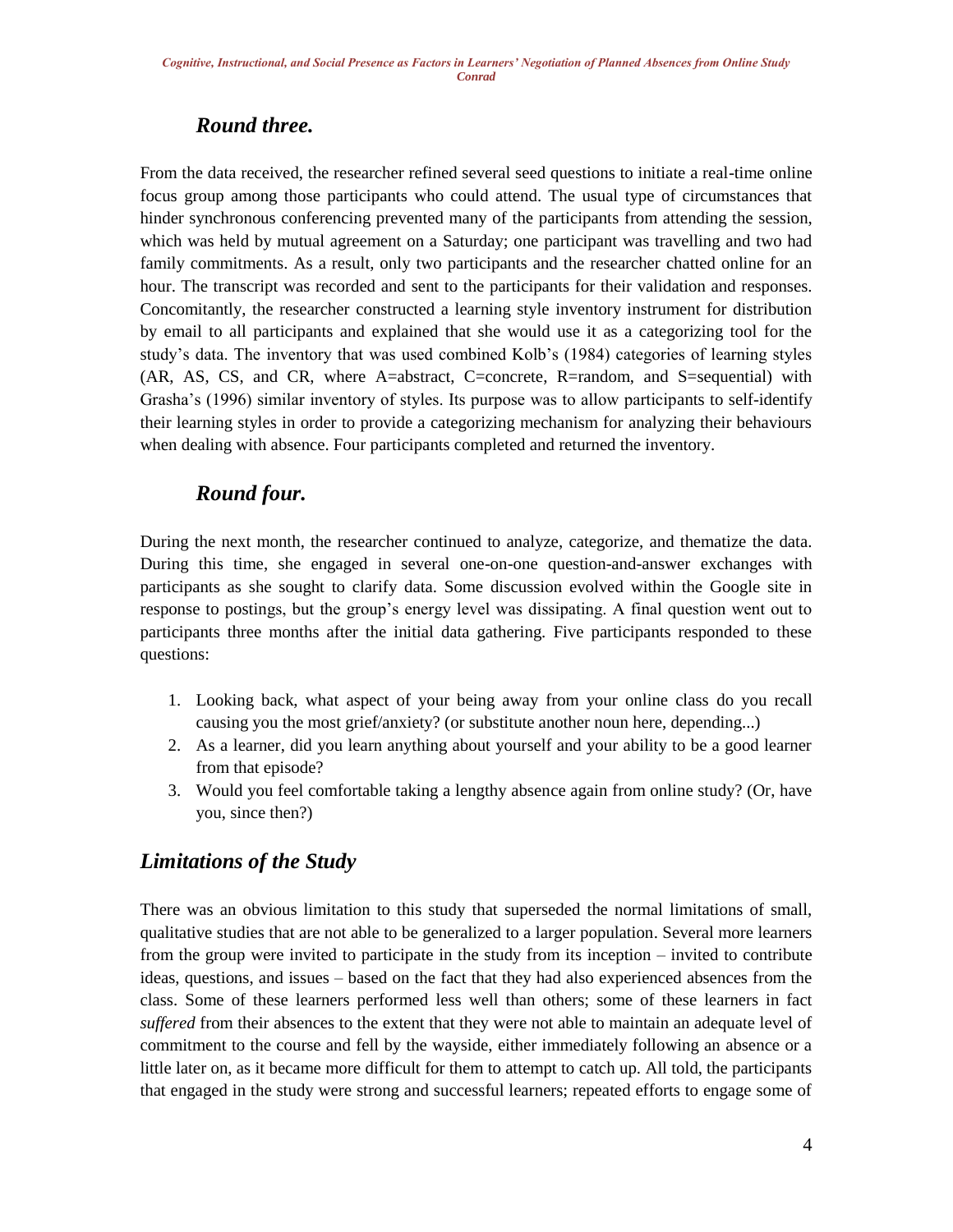the other learners were not successful. There is, therefore, an element of self-selection here that is recognized by the researcher but deemed unavoidable.

### **Literature Review and Theoretical Framework**

The complex individual and social nature of online learning has been well researched and documented in recent years. This research draws on two bodies of literature, the most fundamental being the implicit understanding of adult education principles that underpin most discussions of online learning. From the adult education literature come notions of self-direction, autonomy, respect, and independent learning (Brookfield, 1990; Knowles, 1970; Renner, 2005) as well as notions of the value of adults' experiential learning and the role that learning plays in their engagement in occasions of formal learning (Dewey, 1938). Additionally, the study is framed both by Garrison and Anderson"s (2003) community of inquiry work and by learning style theory, most notably Kolb (1984). Initiated by Garrison, Anderson, Archer, and Rourke"s seminal "presences" research almost a decade ago, constructivist thinkers in the field of distance education have focused on "webs of significance" (Geertz, 1973) that constitute the online learning dynamic. From myriad research studies, our perception of what was once thought to be a technology-enhanced communication has developed into an understanding of a very layered enterprise (Blanton, Moorman, & Trathen, 1998). To understand and discuss the research findings, this study uses Garrison and Anderson's (2003) community of learning framework and adds to this framework distance education"s understanding of the concept of community in learning and among learners and also builds on two notions of learning style. Kolb"s (1984) experiential learning model is juxtaposed with Grasha"s (1996) online learners" typology and used as a foundational categorization strategy.

Garrison, Anderson, and Archer's (2000) articulation of cognitive, instructional, and social presence gave online theorists and researchers a useful schema through which to conceptualize the complex interaction of online learners" learning processes. From this solid starting point, subsequent and related research has investigated more deeply the various factors that define and connect online learners. Whereas the interrelated nature of the online learning dynamic is recognized by this writer, the nature of this study invited a closer look at cognitive and social presence constructs than at teaching presence, and the analysis of the findings and the subsequent discussion highlight the key roles of learners" sense of cognition and their devotion to maintaining their cognitive presence when absent from their learning group. Interestingly, recent quantitative data on the progression and integration of online social, cognitive, and teaching presence over time (Akyol & Garrison, 2008) support the predominance of cognitive presence among learners, while at the same time acknowledging the intricate intermeshing of all three presences. Akyol and Garrison"s (2008) study, while reporting on changes in the delicate balance of an online course over time, did not raise the issue of learners" prolonged absences from the community dynamic; however, the researchers did recognize the complexity of online learning"s "constituting elements and categories" within the "dynamic nature of a community of enquiry" in calling for further investigation into the nature of that community. Coming at the concept of community from its perspective as a substantive factor in the makeup of online learners" affective domain, Conrad's research (2005) demonstrated a robust, vital sense of group cohesiveness that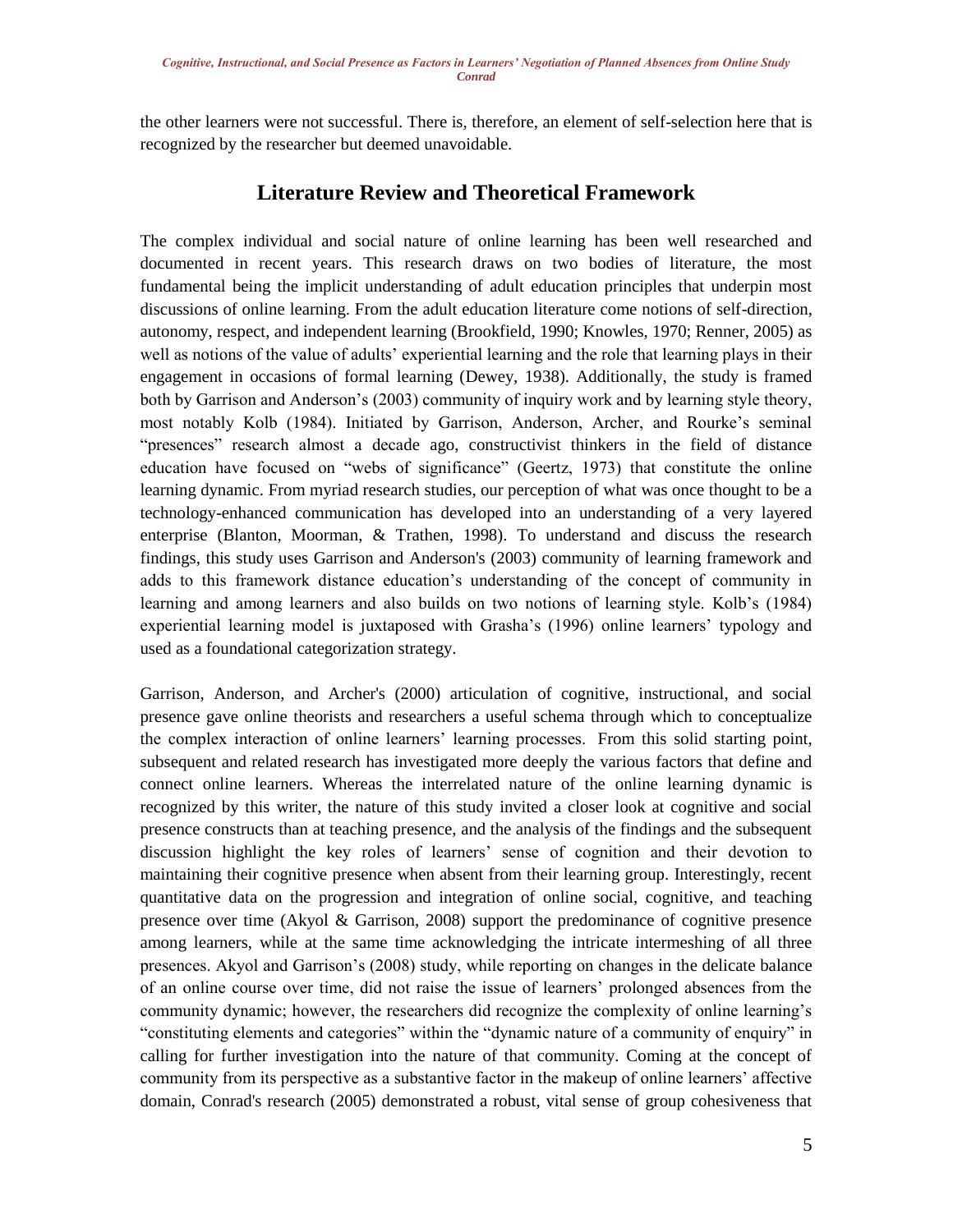responded to many stimuli, including the length of the study period of the course or program, the integration of distance study with face-to-face meetings, and patterns of community evolution over time.

In a quantitative study involving 135 participants, Wang et al. (2008) investigated the psychological characteristics of distance learners to determine the relationship between learners" levels of motivation, their self-efficacy, and their learning results, determining that "learning motivation and learning strategies are clearly associated with positive and predictable effects on learning results" (p. 17). Building on Ausubel"s theory of learning motivation, Wang et al. gathered their data from a questionnaire that explored the three dimensions of learners' intrinsic motivation. For the purposes of this study, however, Wang et al."s (2008) findings were most relevant in their support of Shih and Gamon"s (2001) work, which concluded that "the level of learning strategy is one of the most important factors in determining learning results" (p. 25).

Where do learners' learning strategies come from? Motivation theory is one place that provides background against which to think about the connection between online learners' learning success and learning strategies. Raymond Wlodkowski, arguably one of the strongest voices on adult motivation, suggests that the highest level of adult motivation arises when "the adult has experienced learning as pleasurable and intrinsically motivating" (2008, p. 101). Wlodkowski"s third edition of *Enhancing Adult Motivation to Learn* (2008) is valuable to this study because of its detailed attention to the cognitive aspects of adult learning but also because of the author"s emphasis on cultural – broadly speaking – inclusiveness and social relevance as important parts of the learner"s landscape. Wlodkowski ties motivation-to-learn to "our acute awareness of the degree of our inclusion in a learning environment" (p. 126). Research into online community supports this view (Conrad, 2005; Kehrwald, 2008).

# **Findings of the Study**

The results of this study confirm the fact that a network of strongly interconnected factors guides learners" decision-making when they are faced with the need to absent themselves from their regular online learning. Working in an adapted participatory style, as described above, the study"s first round of data collection asked participants  $(N = 6)$  to respond to the following question: "What issues are raised for you when you contemplate an extended absence from an online course? What issues do we need to be aware of? Think not only in terms of study and learning areas, but also of the affective domain, and of any other peripheral factors that play into the arrangements or deals that you make with yourself in order to facilitate the absence and/or the learning." Participants' responses to this opening question brought forth many issues, which were placed by the researcher into the following categories (in no particular order): connection with other learners; connection with materials and resources; self-knowledge (learning style, learning needs, learning rhythm); making physical arrangements for technology and for connections with course; dealing with assignments; enhancing classroom learning through travel experiences (e.g., "giving back"); planning or setting priorities; family support or arrangements; and control of environment and of self.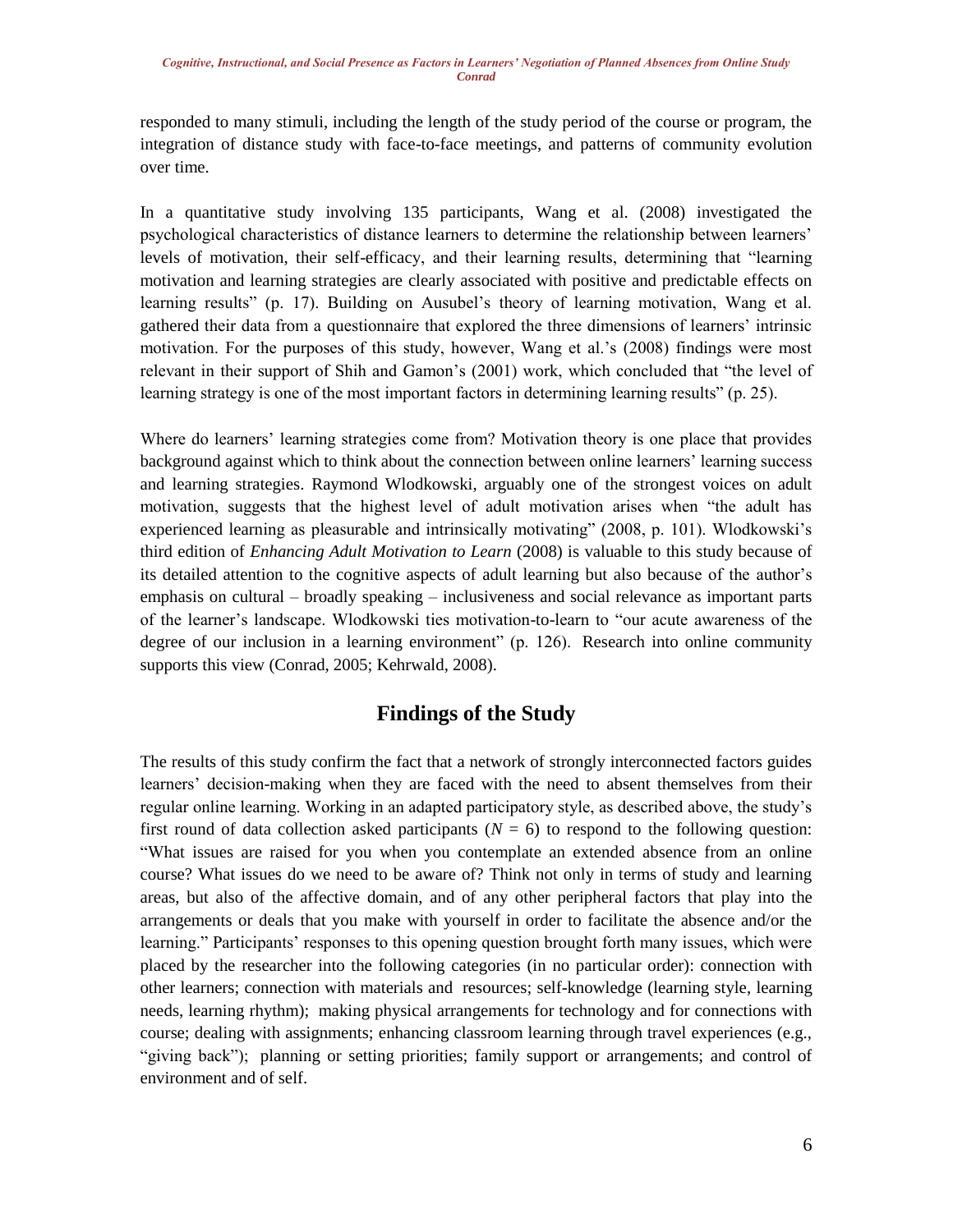In the second round of data collection, learners were asked to reflect on these issues and to consider whether they captured the essence of "having an absence from your regular learning routine." They were also asked to "move to a next level" by "think [ing] in terms of learning domains (cognitive, affective (social), psycho-motor)" and noting whether any one of these domains stood out as the one that was the most affected by the actions needed to enable an absence. Finally, participants were asked this question: "If you were an online instructor, and a student came to you to tell you about a proposed fairly lengthy absence from class (how long would that be?), what question(s) would you put to the student to ensure that he/she had everything under control?"

Participants unanimously agreed that the issues extracted from the first round of data-gathering were indeed the salient ones. The second question generated responses that identified both the cognitive and affective domains as being impacted by absences, although most learners clearly indicated that the cognitive domain was of foremost importance to them. The most revealing outcome from this question was learners" connection of the cognitive domain to the affective domain, expressed in statements like this one: "I personally depend on other classmates to stimulate my thinking process." This finding supports research confirming not only significant relationships between cognitive presence and satisfaction and between cognitive presence and perceived learning but also that "social presence through group cohesion ... supports integration and higher levels of cognitive presence (e.g., integration)" (Akyol & Garrison, 2008).

The third question asked learners to respond from a hypothetical or real instructional perspective. Only one participant had experience as an online instructor (although all had face-to-face instructional experience); that participant contributed two anecdotes to illustrate her responses. That said, all participants" responses, both theoretical and real, emphasized their concern that logistical arrangements should be well-confirmed for learners before embarking on a lengthy absence from the online experience. The following are some of the questions that they would ask of students:

- When will your assignments be submitted?
- Will you have access to a computer?
- Will you have Internet access?
- Which resources will you count on to help you stay on track?
- How do you plan to overcome any obstacles that you may face during your absence?
- Are you aware of the course syllabus?  $\bullet$

Participants also indicated that in an instructional role they would give the following advice to students who were preparing for a lengthy absence:

- You must prepare for your absence by setting up a web-based repository for necessary documentation.
- Be sure to take the right resources. Don"t get caught with the wrong readings or books!
- Look carefully at assignment due dates.
- Let your instructor and classmates know that you will be gone.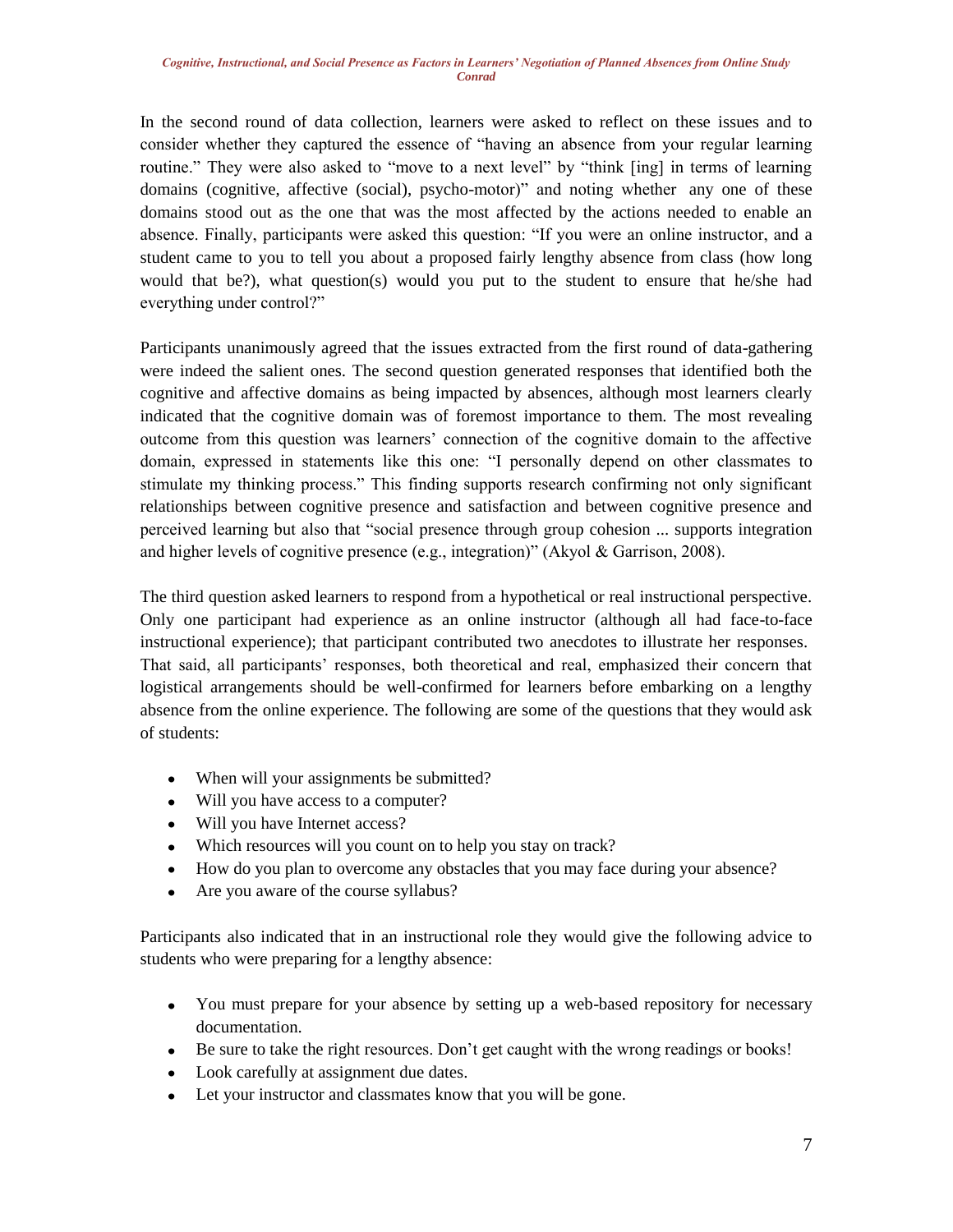• If you're involved in small group or collaborative work, let those classmates know up front that you will be absent or less available than usual.

Round three"s data came from an hour-long online chat among two participants and the researcher. The exchange was recorded by a software program and a transcript was produced. Several of the same themes as had arisen in previous exchanges were reiterated, although in a more casual fashion given the conversational flavour of the chat function. The learners involved were also quite familiar with each other from repeated course contact. Themes that were repeated from prior data are outlined below:

- Absenting oneself from an online course required conscientious and diligent planning, which included the following: knowing when and where you would be driving or flying, so as to arrange work-time; knowing whether or not the destination would have reliable Internet access, wireless, or printers; and ensuring that the correct materials were packed, including course readings or textbooks. Such planning also included the choice of whether or not to enrol in a course when vacation or travel was looming on the horizon.
- Some absences may be more easily accommodated than others (due to location, type, length, etc.).
- Individuals who are not by nature "planners" needed to become planners in order to succeed in their absence.
- Regular routines had to be adapted in order to fit course work into absences.
- Assignment due dates were "red-letter" factors in planning absences.
- There was a perceived difference in importance between assignments and participation in discussions.
- It was considered important to have access to the course"s syllabus well ahead of time and to know with confidence that the syllabus *would not change.*
- There was an expectation that instructors' demands would be flexible as well as a recognition that such flexibility was the norm in cases of emergencies, such as a death in the family or power outage due to a severe storm.
- Chatting with classmates maintained the level of connection and the feeling of connectedness.

Interestingly, two new themes emerged from this informal exchange. (The chat occurred on a Saturday, which also may have been a factor in the level of informality.) Firstly, anxiety levels rose according to the complexity of the travel plan and the number of logistical issues involved (e.g., whether or not there would be a reliable Internet connection in a hotel in another country). And secondly, these participants felt that some students would "always have excuses for not being [online]." One participant commented that as adults we suppose that we can manage our time and coordinate our activities so as to be able to fulfill the obligations of the course. The other, acknowledging that he had himself figured out how to do this, agreed: "There seem to be several folks who used travel as an excuse not to be there...because I"ve figured out how to do both, I wasn't overly sympathetic." Both participants couched their remarks by acknowledging that there were many extenuating factors at play in these types of situations.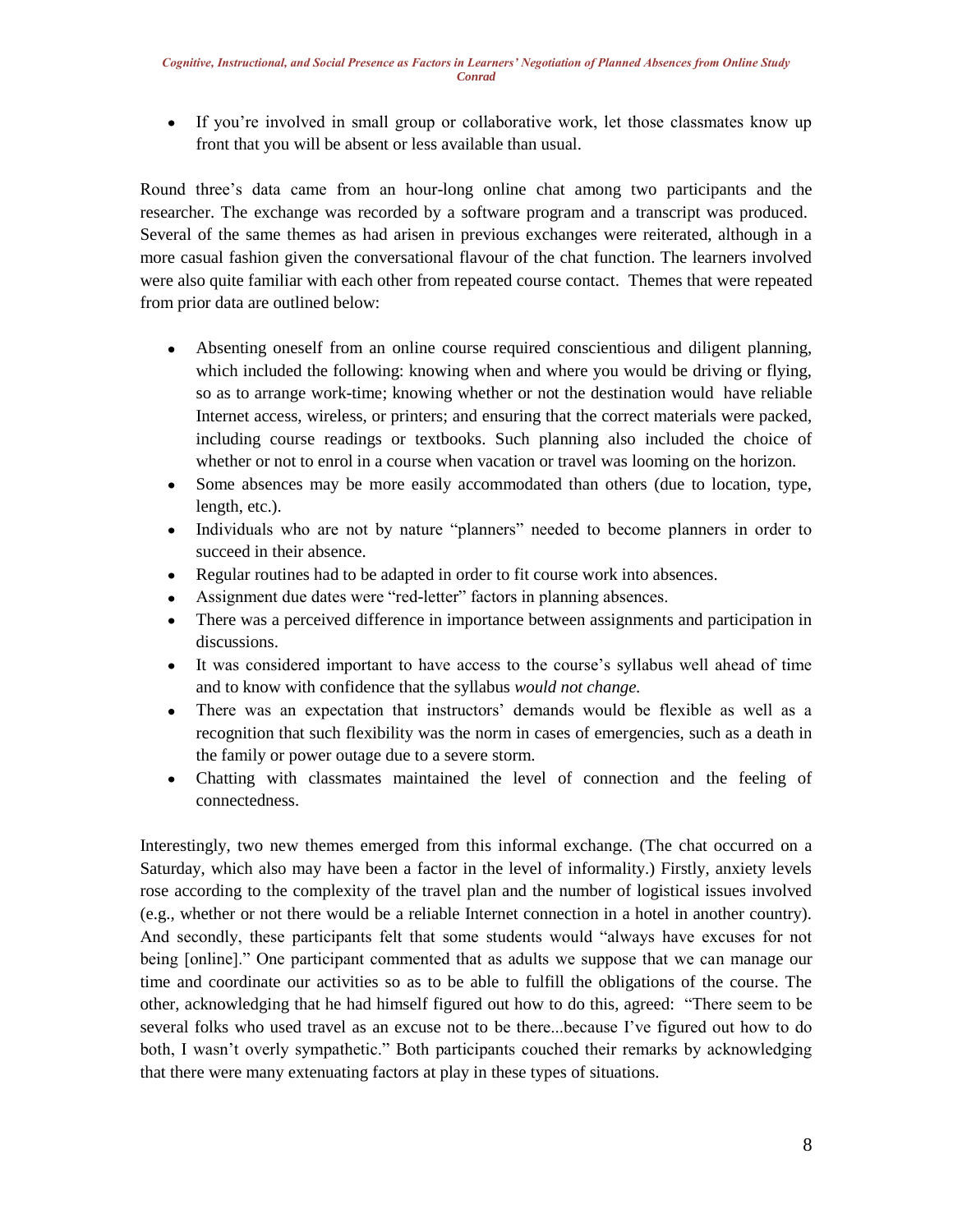#### *Cognitive, Instructional, and Social Presence as Factors in Learners' Negotiation of Planned Absences from Online Study Conrad*

Round four"s data collection asked learners to look back on their experience and to reflect after a four-month passage of time. Julia was clear and decisive in her reflection: "I had been "absent" in a prior course and that experience made me unwilling to be absent again." Similarly, Don was not comfortable with the thought of another extended absence. He reflected on his current learning experience, comparing it with the course under study:

Right now I'm taking the capstone course. Next weekend I am going on a trip and don't expect to be able to check in at all; however, the capstone course is not set up for debates, discussions, etc. It is mostly work on your own – project and portfolio. So I don't think I'll feel like I'm missing out! At least, I hope not.

Hannah reflected that while three or four days might be alright, an absence of more than a week would be too disruptive for her. Carol came away with the exact opposite type of experience. Knowing that she had succeeded through her organizational measures to be successful in spite of a lengthy absence, she felt she could manage such an absence again. (No contrast is intended between Julia and Carol as students. Both were very successful learners.) For Carol, though, having experienced high anxiety around the question of whether or not she would be able to find convenient Internet access, knowing that she would be able to cope left her feeling completely at ease.

### **Discussion**

As described above, the impetus for this study arose out of online class members" efforts to situate themselves properly – according to their perceptions – when they were going to be absent from the group for a long period of time. In most cases, this was about two weeks, constituting over a 15 week course approximately 13% of the length of the course. Translated to a traditional face-to-face 39-hour course, this length of absence equates to missing 5 hours of class time, or approximately two three-hour lectures. Absences expressed in those terms do not seem to be such a big deal! How many of us, in our own years of studentship, simply did not show up for lectures?

But there is a difference that cannot be interpreted quantitatively by comparing these numbers, and the difference lies in the now-understood notion "that meaningful and worthwhile learning is associated with collaborative communities of inquiry" (Akyol & Garrison, 2008). This is true of online learning for several reasons: the connective heart of a learning community must exist in a distributed manner; online learning succeeds best using constructivist approaches that both foster and require collaborative input; and the asynchronous generation of knowledge on discussion boards is fluid and multi-faceted. At a practical level, online courses usually feature a participation grade that is awarded based not on quantitative measures but on a representative spread of participative activities by the learner throughout the course. Sustained absence from the course could potentially threaten participation grades. But a more severe and potentially disruptive result of sustained absence concerns learners" separation from other learners and from the sense of community that hallmarks Wlodkowski"s (2008) desired state of inclusivity. For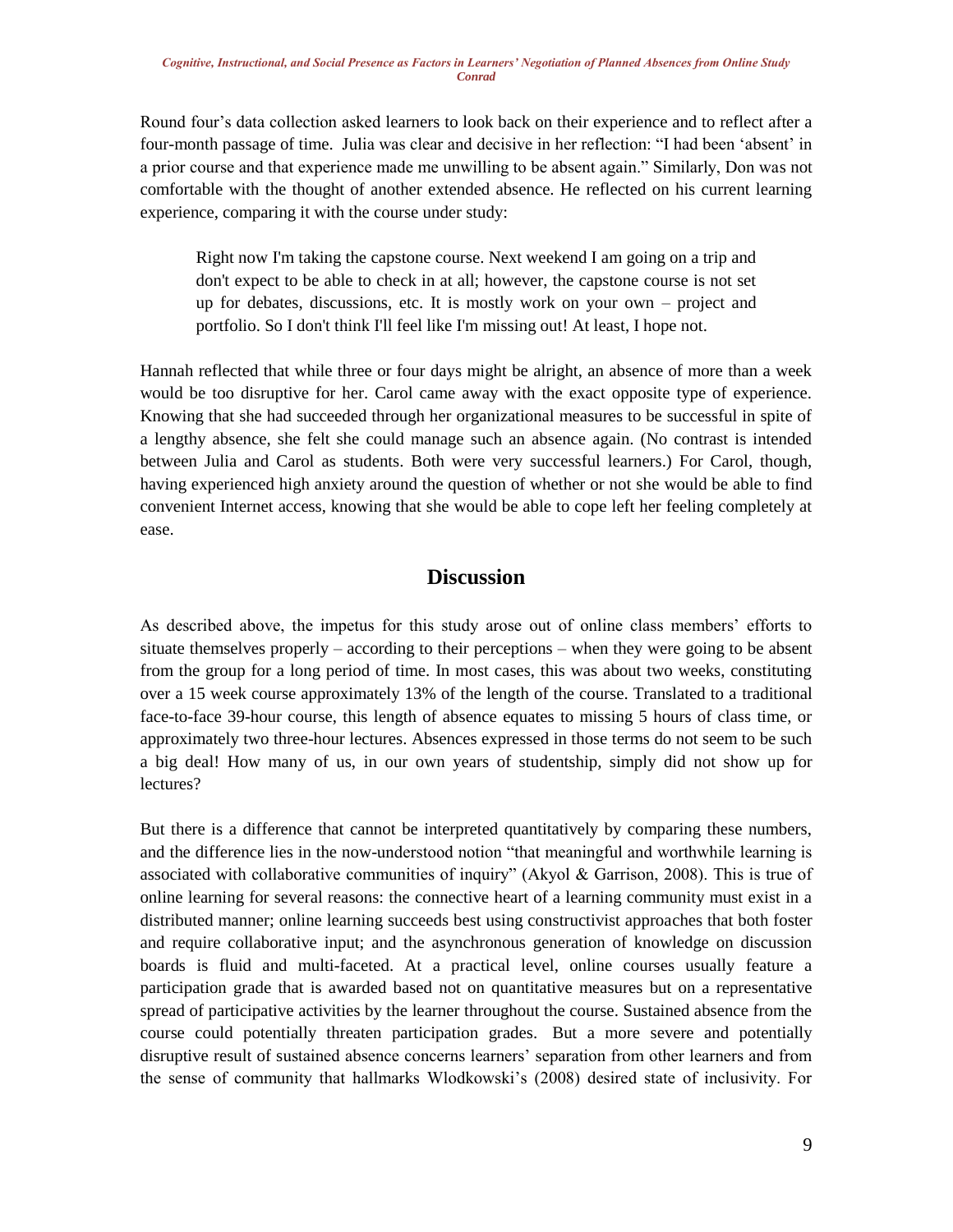many learners (not all) engaged in constructivist learning environments, the binding-together and sharing of common purpose serves as a powerful learning device.

This study"s participants all labelled themselves as "cooperative" learners on Grasha"s (1996) scale. From among several choices, such as competitive (wants to be first), avoidant (nonparticipating), participant (eager to accomplish), dependent (looks to instructor for guidance), independent (thinks for self, likes to work alone), they chose the option "collaborative, shares ideas and information." The course's archival records support participants' self-selection in this regard. Interestingly, whereas round three participants who completed the learning styles inventory  $(n = 4)$  unanimously declared themselves as collaborative learners, they differed in their labelling of themselves on Kolb"s scale. From this, the researcher surmised that they had thought carefully about their choices and that the task of self-categorization did not lend itself to an automatic pairing of categories. Ultimately, therefore, while the results of participants' selfcategorization confirms that they are indeed willing, constructive, and collaborative-minded learners, the results also reaffirm the limitation of the study: this handful of online learners who shared their concerns and insights about the nature of their online absences were already committed online learners, who both understood and had made their peace with what was being asked of them in an online course.

This study"s findings break down into three major themes: the validation of the interconnectedness of cognitive, social, and instructional presence (Garrison & Akyol, 2008); the importance of learners" self-knowledge, comparable to Wang et al."s (2008) understanding of meta-learning; and the always-relevant impact of external and circumstantial life-situations on adult learners" ability to engage in learning. None of these themes can be distinctly separated from the other. In that sense, the Venn diagram used by Garrison and Anderson (2003) to capture the interrelated nature of the three presences could be used conceptually here to represent the meshed nature of all the learning factors named above; that is, the three presences would be set among and complemented by both internal and external factors contributing to learners" performances.

# *Validation of the Interconnectedness of Cognitive, Social, and Instructional Presence*

The study"s data spoke clearly to the fact that learners valued most strongly their ability to maintain a strong cognitive presence during their absences from online classes. One respondent described at length her decision-making process, which centred on assignment due dates in relation to the dates of a planned family vacation:

I knew that traveling with my [children] would mean that I would have zero "metime" let alone a chunk of time to research and write an assignment. My preferred way of writing assignments is to give myself at least two full days with no interruptions where I can work alone for at least 7 consecutive hours. I hate having to write assignments in small bits of time. It makes me feel really stressed and discombobulated.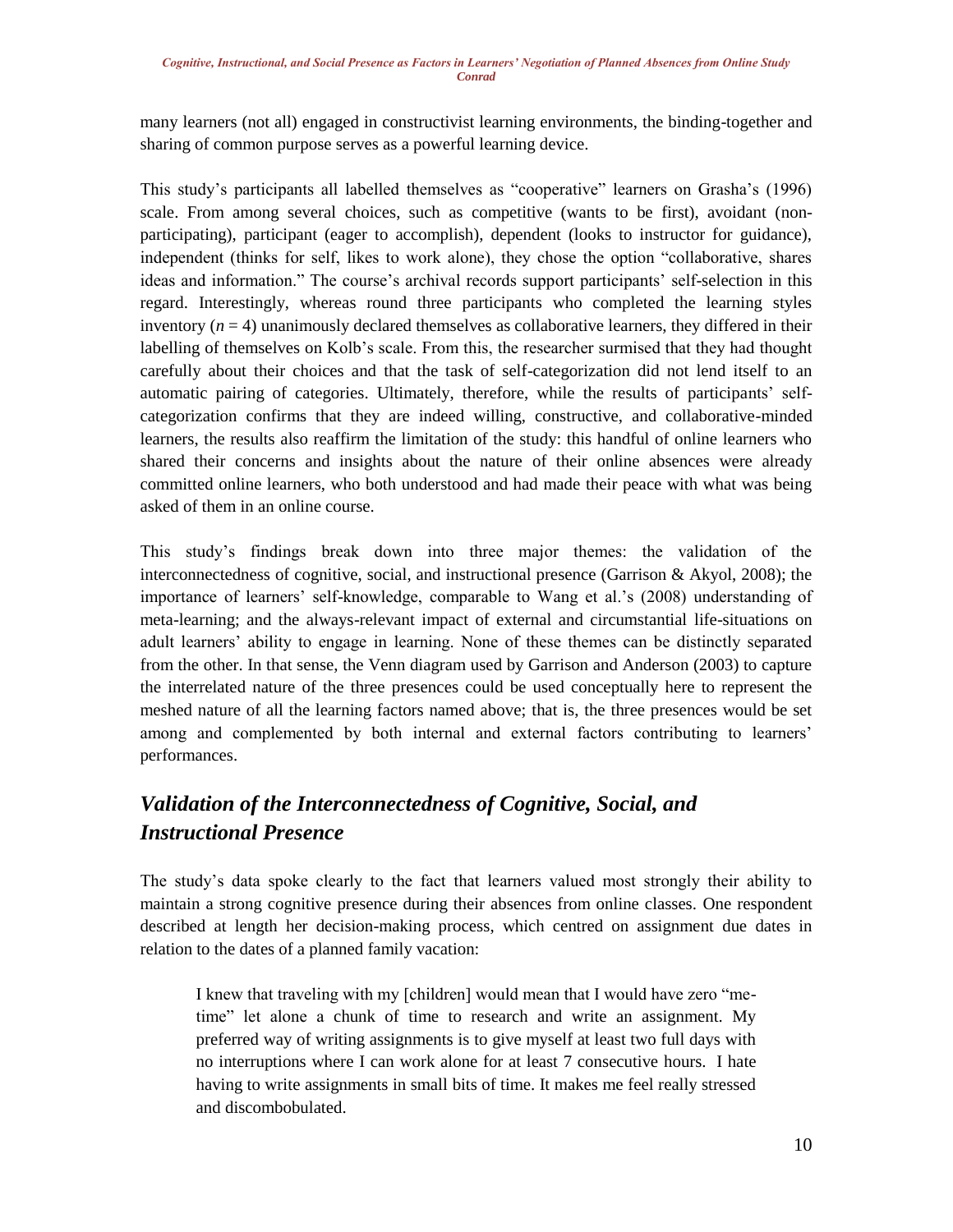This student asked the instructor if she should withdraw from the course but was reassured that arrangements could be made to resolve the situation satisfactorily.

Don had been in the process of changing jobs and relocating during the course, and he commented that he was sorry to be away:

...there were good things going on there... discussion and/or debate... that I was missing. I like to get into the thick of things in my courses and check in a few times every day, so not being able to get internet access was frustrating. When I returned from my trips, I had to read through several days of postings in one sitting. Not only was it time-consuming, it was difficult to determine the sequence of the action: generally there are several conversations going on, and classmates tend to reference other ongoing discussions in other threads. If you are not reading them in real time, it"s hard to recreate the flow.

Don was also aware that the finer logistics of timing contributed to the quality of interaction that permits constructive knowledge-building online. He described his attempts to catch up toward the end of a discussion forum: "Often, no one responds to a late post and it just hangs out there in space; they may not even be reading the late posts because they have already moved on." Similarly, Hannah connected timing issues to her own cognitive functioning in the course,

functions that she found were disrupted by her absence: "I wasn"t able to ask questions of the other students and I was often a couple of days behind in reading the posts. By the time I could comment, the other students had moved on to the next issue."

When asked pointedly which domain they felt was most affected by absence, all participants indicated the cognitive domain. They also, however, appended to that statement subsequent statements explaining the ways that they felt that their activities in the cognitive domain slipped over into activities in the affective domain: "So, did my 10-day vacation have an impact on my online experience as I had sorted out the assignment problem? Yes. I hadn"t reckoned on how much online learning depended on active participation in the conferences."

Other participants commented on the connection that existed for them between the quality of their learning and the interaction they experienced – and missed out on, when away – with their colleagues.

I personally depend on other classmates to stimulate my thinking process. I read and form an opinion or understanding and then compare what others have to say to my own thoughts. Sometimes I change my mind based on the arguments of others. The interaction helps me to reanalyze my position which enhances my learning process.

Not being able to check in when I wanted to did make me realize that I am a very social learner. I like to be where the action is, and being isolated from it was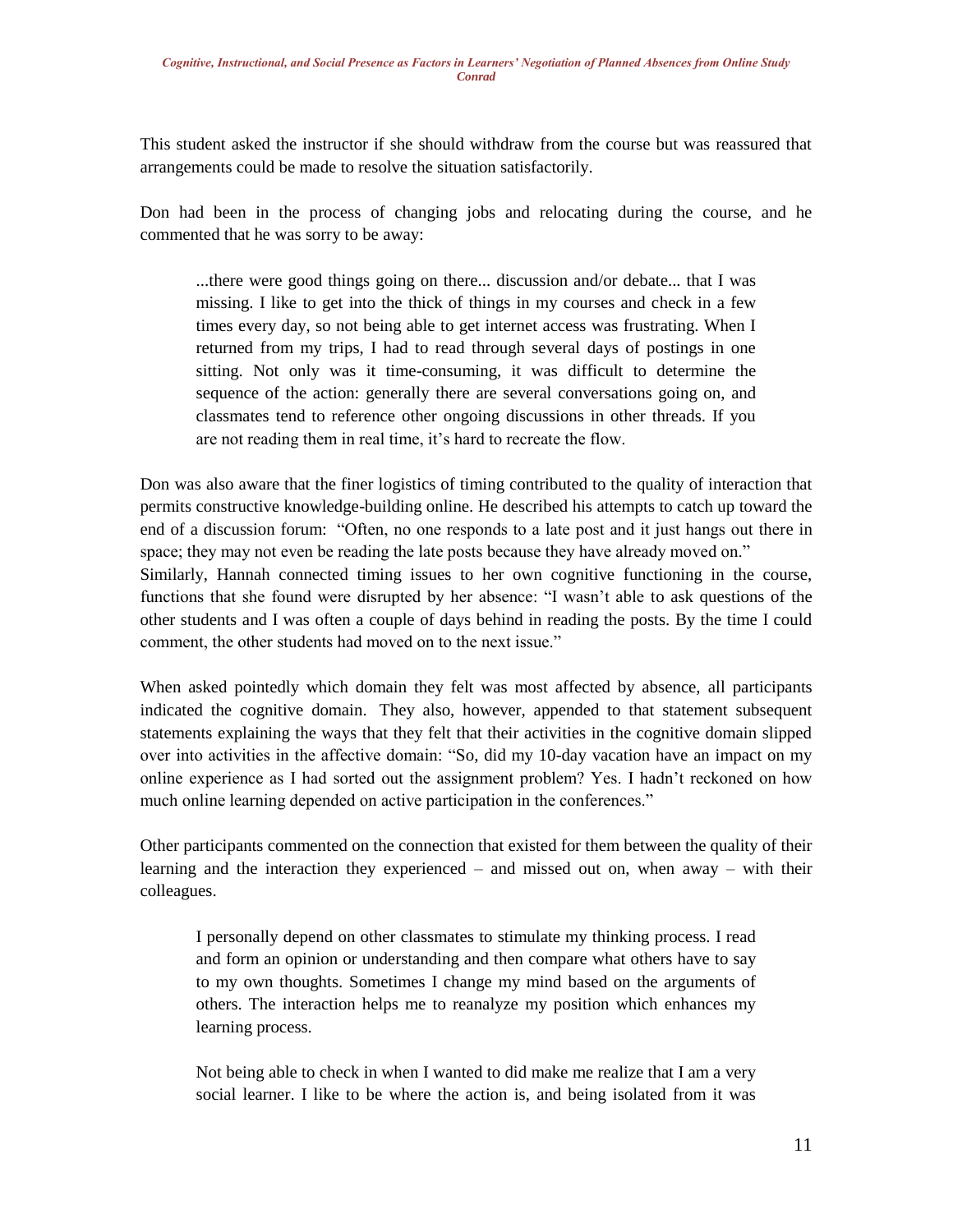#### *Cognitive, Instructional, and Social Presence as Factors in Learners' Negotiation of Planned Absences from Online Study Conrad*

tough for me. I think that it challenged my ability to be a good learner. I learn by doing.... by reading and participating... and I felt as if I was not learning during the times I was away, even though I was reading articles or doing other work for my class.

Learners" perceptions of the interconnection of their own learning progress to the comfortable and collaborative learning milieu engendered by the presence of online colleagues indicated that they have realized a level of harmony and integration that has been upheld by educators and researchers as attrition-reducing and support-engendering (Conrad, 2005; Kehrwald, 2008; Moore & Kearsley, 2005; Tinto, 1993). Accepting then that the sense of belonging, well-being, and connection that Garrison and Anderson (2003) depict as the overlapped centre in the "presences" model was understood and valued by these learners, the question arises: what strategies or factors are at work as they attempt to retain the necessary harmony when they prepare for a lengthy absence from the group"s dynamic? This study"s data, supported by the literature, maintain that both instructional presence and learners" own self-knowledge are important factors.

Participants indicated that the actions and attitudes of instructors were critically important in making absences possible. Carol became aware of her organizational capabilities after a lengthy absence traveling in Europe but credited her instructors with helping to make her absence palatable. As she contemplated another absence from the two online courses that she was enrolled in, she offered this comment:

Both my online instructors have already posted all the activities for the course. This gives me the opportunity to plan my readings in advance and organize my time while away from class. I already know what I have to do and how I have to do it, which gives me confidence during my absence.

In this sense, although the primary foci of learners" concerns could be labelled as cognitive and social, the impact of instructional presence was also important to absentee learners. They needed to be able to depend on supportive instructors with whom they could negotiate the terms of their absence. Additionally, learners needed to be able to count on dates and assignments remaining stable so that they could plan informed absences.

# *Learners' Self Knowledge*

Contained within this category are two elements, maturity and learning styles. By learning styles, I refer to learning habits rather than to inventory-designed preferences, such as Kolb"s abstract sequential (AS) or Grasha"s "competitive" learning style. Rather, the example outlined previously that documented a learner"s struggle to arrange her schedule to match her course"s assignment due dates is an example of a learning habit: this learner is in the habit of checking assignment due dates and, in the case of upcoming travel, ensuring that the dates are feasible for her. This learner"s demonstrated intrinsic motivational strategies also confirmed previous studies" data that highlighted the importance of learners' level of learning strategies (Shih & Gamon, 2001; Wang et al., 2008).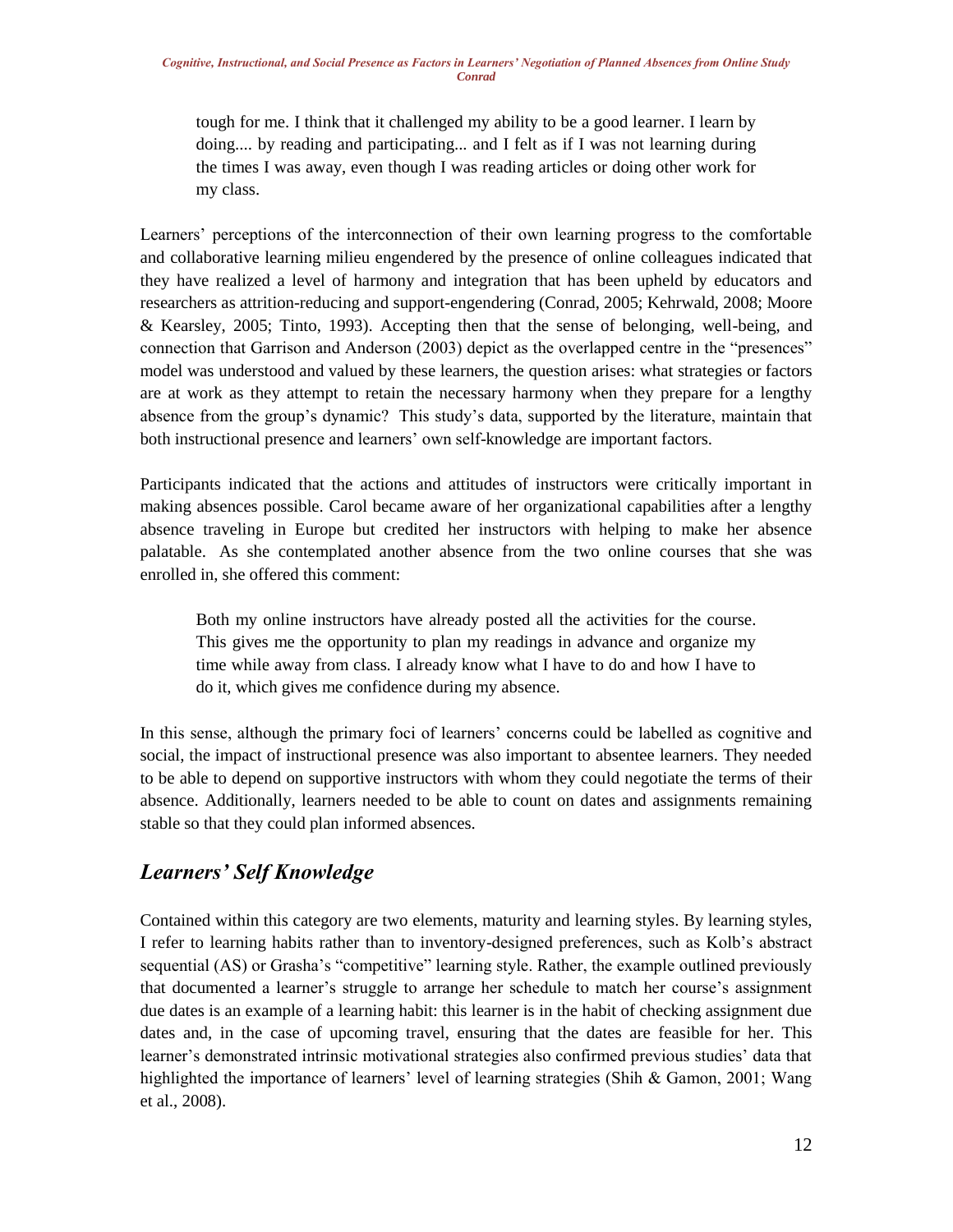That same learner also realized that the "lurker" style of learning was not for her. Reading other learners' posts after-the-fact "did not really help me in the usual way that reading other students' postings do." Switching over to cognitively-based observations on her own style, she continued:

Usually when I read postings, I"m reading actively, i.e., as I read, I"m measuring up that response with what I have/will post on the same topic. I"m thinking about what I'm going to reply, what I'll say, do I need to go away and ponder this point? However, reading closed conferences [upon her return] in which I could not participate, I found that I read passively, counting how many posts I had to read and plodding through them without really interacting with the content in the usual way.

Learners expressed their individual nuggets of self-knowledge in various ways. One wrote, "For me, taking an online course means that I commit to being around a computer for the whole course. Another wrote, explaining the necessity for careful choices of what materials to take away with her while traveling, "I don"t like to read on the screen so having the documents with me worked better."

Carol, a self-described organized learner, also commented that becoming a "witness learner" while away helped to reduce her anxiety level as she "kept informed about what was happening in my class during my absence." Carol also reported that her two week absence from class reinforced her own sense of being responsible and organized. "I had time to plan my trip and I made sure I took all my readings with me so I could read them while being at the airport, in the plane or even at nights." Carol organized her holiday time so that she could spend time with her family and enjoy her trip "while having my readings and assignments [done] on time."

Some learners revealed self-knowledge concerning the impact of timing and immediacy on the quality of their responses. The issue of immediacy is telling given that asynchronous learning, as in the course under study, is criticized by some for not offering learners a sense of immediacy. For Don, regular attendance during the course allowed him to feel involved and to contribute what he felt was meaningful and "honest." However, he added:

When you get there after the fact [after an absence], you really cannot naturally enter the conversation and add your thoughts and comments. It ends up being more artificial and more of an afterthought and your peers generally have already moved on to other topics and discussions.

The thoughtful reflections of learners on the nature of their own learning are indicative of levels of maturity and emotional intelligence. Research indicates that mature learners are better equipped for success in online learning (Berenson, Boyles, & Weaver, 2008). Wlodkowski, referencing Goleman"s seminal research on emotional intelligence, suggests that "intellectual capacity during adulthood is a combination of genetic expression, experience, and knowledge that displays continued growth and highest potential in culturally relevant, real-life situations" (2008,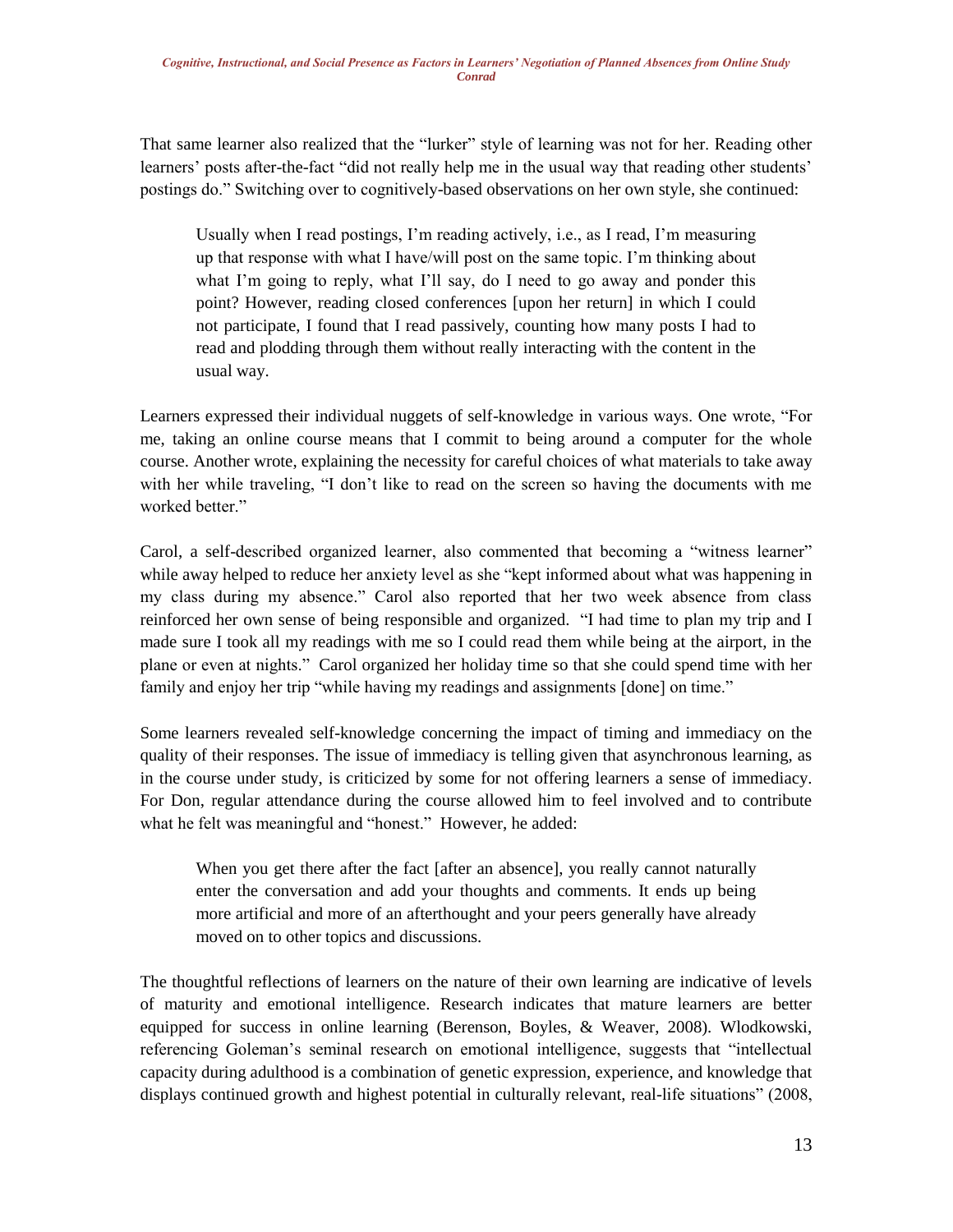p. 41). Learners in this study clearly demonstrated the coalescence of these maturity-related factors while they constructed academic success amidst real-life situations that had the potential to affect their studies.

# *Impact of External Factors on Adult Learners' Ability to Manage their Learning*

Traditional learners have always cited personal issues as a major reason for dropping out of courses (Moore et al., 2002; Wiesenberg, 2001). The notion of personal issues contains a cluster of factors: time, money, work, personality conflicts with others, and so on. Similarly, online learners cite personal issues as contributing to their inability to complete online study, but in addition online learners cite issues of "support" as critical to their success (Moore & Kearsley, 2005; Moore et al., 2002; Zembylas, 2008). Augmenting *any* learner"s need for support is the odd circumstance in which many online learners find themselves when they miscalculate the amount of time and challenge that online learning will demand of them (Stanford-Bowers, 2008).

The most carefully arranged study plans can be severely disrupted when online learners – for whatever reason – have to suddenly absent themselves from their routine and their commitment to their learning group. One learner made a clear distinction between her "regular" online load resulting from "just taking online courses in general" and "catching up on missed online work" resulting from an absence: "My husband takes on a lot more childcare duties when I am trying to catch up on work and I rely on him to "free-me-up" on weekends so I can study." In the same vein, another female learner relied on her husband to "cut his work days shorter so that he could drop off and pick up our son at daycare and shuttle him to soccer practice and games." This family arranged and re-arranged their schedules and childcare routine for the learner's absence. She returned the favour when she returned to allow him "to catch up at work," and then her husband stepped to the plate again on a Saturday to allow the learner "a chance to catch up on a paper." "Logistics!" she commented.

# **Conclusion**

Online instructors and administrators often need to explain to novice learners the meaning of *flexibility* as regards online learning. Too often, it is interpreted by learners as meaning, "Do your learning however and whenever it suits you." And although most online courses – with their deadlines and their due dates and fairly routine parameters – still permit more flexibility than traditional place-bound courses, absenting oneself from an online learning experience can take its toll on learners. The adult learners in this study were all strong learners who shared through four rounds of data collection their questions, insights, and reflections on how being absent from their online class for an extended amount of time affected their studentship. As committed and mature learners, they recognized that undertaking absences from their online studies during course-time would require planning and levels of decision-making that recognized the dynamic interplay of cognitive, instructional, and social presences on their learning. Although learners in this study were aware of and attentive to all three domains of learning, their cognitive presence – and the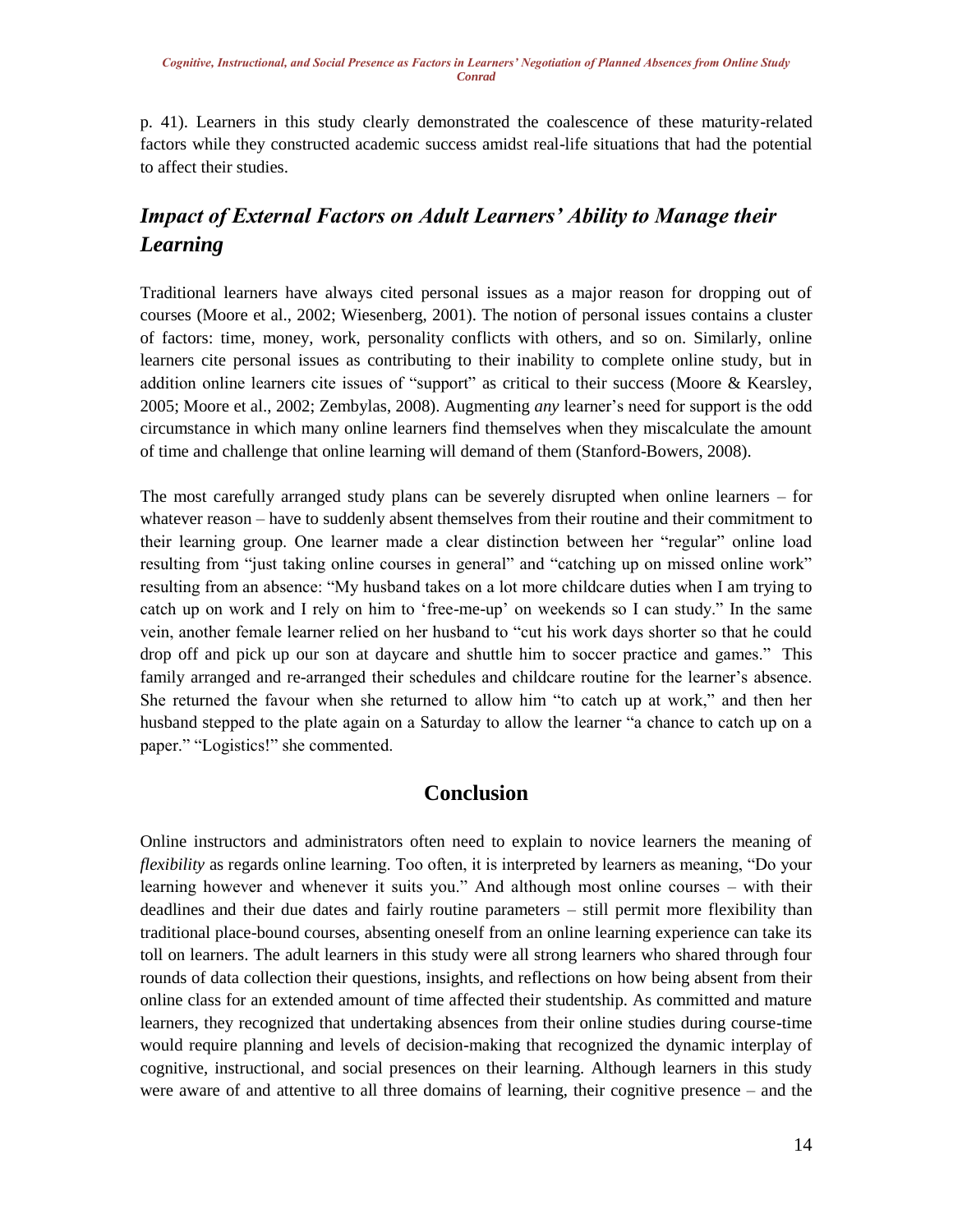#### *Cognitive, Instructional, and Social Presence as Factors in Learners' Negotiation of Planned Absences from Online Study Conrad*

perceived need to maintain cognitive success while absent – proved to be the most important factor in their planning process. Learners also recognized the relationship between their cognitive success and both the social fabric of their online course, which supported them in a comfortable learning environment, and the nature of instructional presence that rendered their absence either easier or more difficult. Learners demonstrated a keen degree of self-knowledge, especially as regards their own learning patterns, and were also aware of their interrelationship with and dependence on external factors, such as family support. By melding responsibility with flexibility, this study"s learners successfully negotiated additional degrees of "distance" into their distance learning.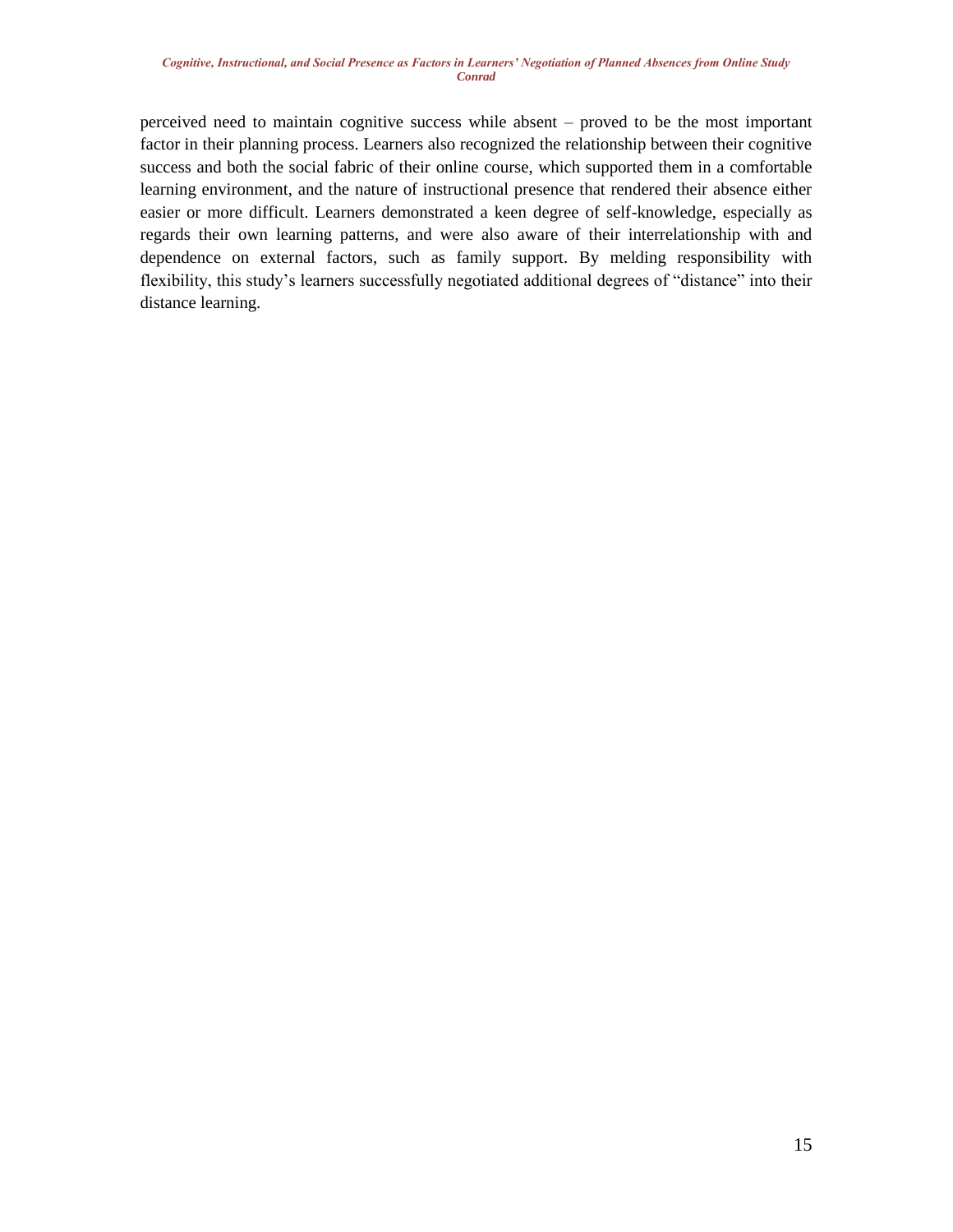### **References**

- Akyol, Z., & Garrison, D. R. (2008). The development of a community of inquiry over time in an online course: Understanding the progression and integration of social, cognitive and teaching presence. *Journal of Asynchronous Learning Networks (JALN)*, *12*(3).
- Berenson, R., Boyles, G., & Weaver, A. (2008). Emotional intelligence as a predictor for success in online learning. *International Review of Research in Open and Distance Learning, 9*(2). Retrieved on October 10, 2008, from *[http://www.irrodl.org/index.php/irrodl/article/view/385/1049.](http://www.irrodl.org/index.php/irrodl/article/view/385/1049)*
- Blanton, W. E., Moorman, G., & Trathen, W. (1998). Telecommunications and teacher education: A social constructivist review. *Review of Research in Education, 23,* 235-275.

Brookfield, S. D. (1990). *The skillful teacher*. San Francisco: Jossey-Bass.

- Cigognini, M. E., Pettenati, M. C., Paolette, G., & Edirisingha, P. (2008). Guiding learners to become knowledgeable learners 2.0. *Proceedings of EDEN Conference 2008, Portugal*. Retrieved November 23, 2008, from [http://www.eden](http://www.eden-online.org/papers/publications/proceedings/Lisbon_08/papers/A2/199.html)[online.org/papers/publications/proceedings/Lisbon\\_08/papers/A2/199.html](http://www.eden-online.org/papers/publications/proceedings/Lisbon_08/papers/A2/199.html)
- Conrad, D. (2005). Building and maintaining community in cohort-based online learning. *Journal of Distance Education*, *20*(1), 1-21.
- Dewey, J. (1938). *Experience and education*. New York, NY: Macmillan.
- Garrison, D. R., & Anderson, T. (2003) *E-learning in the 21st century: A framework for research and practice.* London: Routledge/Falmer.
- Garrison, D. R., Anderson, T, & Archer, W. (2000). Critical inquiry in a text-based environment: Computer conferencing in higher education. *The Internet and Higher Education*, *2*(2/3), 87-105.
- Geertz, C. (1973). *Interpretation of cultures.* New York, NY: Basic Books.
- Grasha, A. F. (1996). *Teaching with style*. Pittsburgh, PA: Alliance.
- Kehrwald, B. (2008). Understanding social presence in text-based online environments. *Distance Education, 1*(29), 89-102.

Knowles, M. (1970). *The modern practice of adult education*. Chicago, Ill: Follett.

Kolb, D. A. (1984). *Experiential learning: Experience as the source of learning and development.*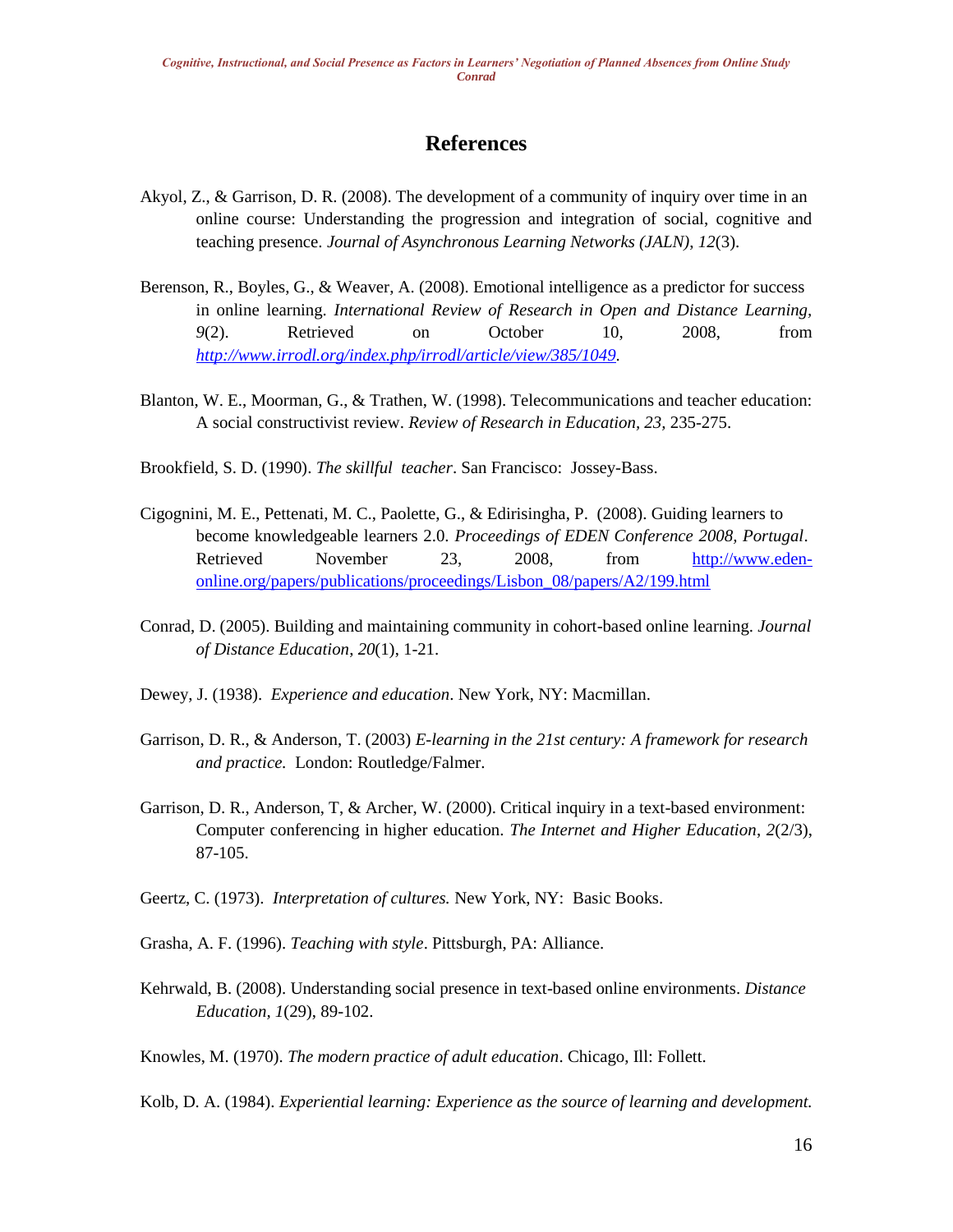Englewood Cliffs, NJ: Prentice-Hall.

- Moore, M. G., & Kearsley, G. (2005). *Distance education: A systems view* (2nd ed.). Belmont, CA: Thomas Wadsworth.
- Moore, K., Bartkovich, J., Fetzner, M., & Ison, S. (2003). Success in cyberspace: Student retention in online courses. *Journal of Applied Research in the Community College, 10*(2), 107-118.
- Müller, T. (2008). Persistence of women in online degree-completion programs. *International Review of Research in Open and Distance Learning*, *9*(2). Retrieved on September 21, 2008, fro[m http://www.irrodl.org/index.php/irrodl/article/view/455/1042](http://www.irrodl.org/index.php/irrodl/article/view/455/1042)
- Renner, P. (2005). *The art of teaching adults: How to become an exceptional instructor and facilitator.* Vancouver: Training Associates.
- Rourke, L., Anderson, T., Garrison, D. R., & Archer, W. (1999). Assessing social presence in asynchronized text-based computer conferencing. *Journal of Distance Education, 14*(2), 50-71.
- Shih, C.- C., & Gamon, J. (2001). Web-based learning: Relationships among student motivation, attitude, learning styles, and achievement. *Journal of Agricultural Education, 42*(4), 12- 20.
- Stanford-Bowers, D. (2008). Persistence in online classes: A study of perceptions among community college stakeholders. *Journal of Online Learning and Teaching, 4*(1), 37-50.
- Swan, K., & Shih, L. (2005). On the nature and development of social presence in online course discussions*. Journal of Asynchronous Learning Networks, 9*(3). Available at [http://www.sloan-c.org/publications/jalm/v9n3/v9n3\\_swan.asp](http://www.sloan-c.org/publications/jalm/v9n3/v9n3_swan.asp)
- Tinto, V. (1993). *Leaving college: Rethinking the causes and cures of student attrition* (2nd ed.). Chicago: The University of Chicago Press.
- Wadsworth, Y. (1997). *Do it yourself social research* (2nd ed.). Sydney, Australia: Allen & Unwin.
- Wang, Y., Peng, H., Huang, R., Hou, Y., & Wang, J. (2008). Characteristics of distance learners: Research on relationships of learning motivation, learning strategy, self-efficacy, attribution and learning results. *Open Learning*, *23*(1), 17-28.
- Wiesenberg, F. (2001). The roller coaster life of the online learner: How distance educators can help students cope. *Canadian Journal of University Continuing Education*, *2*(27), 33-59.